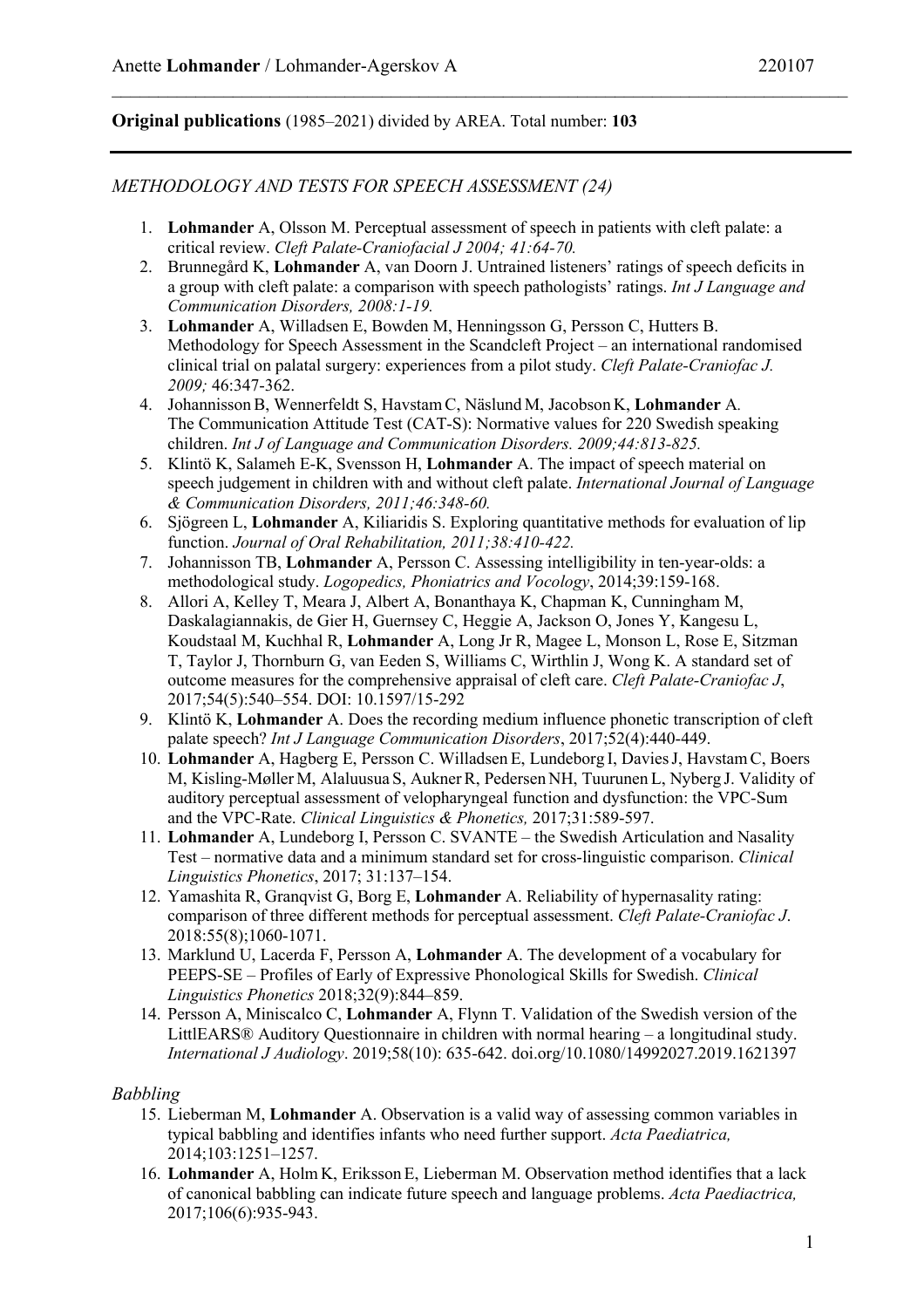- 17. Willadsen E, Persson C, Patrick K, **Lohmander** A, Oller K. Assessment of prelinguistic vocalizations in real time: a comparison with phonetic transcription and assessment of intercoder-reliability. *Clinical Linguistics Phonetics. Publ Online 2019-11-11*.
- 18. Nyman A, Strömbergsson S, **Lohmander** A. Canonical babbling ratio concurrent and predictive evaluation of the 0.15 criterion. *J Communication Disorders*, 2021;94, 106- 164, https://doi.org/10.1016/j.jcomdis.2021.106164.

## *Nasality and velopharyngeal function*

- 19. Karling J, **Lohmander** A., Serpa-Leitao de A., Larsson O. & Galyas K: NORAM; Calibration and operational advice for measuring nasality in Cleft Palate patients. *Scand J Plast Reconstr Surg 1985: 19; 261-267.* PMID:3912978
- 20. Dotevall H, **Lohmander**-Agerskov A., Almquist S-Å. & Bake B.: Aerodynamic assessment of velopharyngeal function during normal speech containing different places of articulation. *Folia Phoniatrica et Logopaedica 1998: 50; 53-63.*
- 21. Dotevall H, **Lohmander**-Agerskov A, Ejnell H, Bake B. Perceptual evaluation of speech and velopharyngel function in children with and without cleft palate and the relationship to nasal airflow patterns. *Cleft Palate-Craniofac J. 2002: 39; 409-424.*
- 22. Liedman-Boshko J, **Lohmander** A, Persson C, Lith A, Elander A. Perceptual analysis of speech and the activity in the lateral pharyngeal walls before and after velopharyngeal flap surgery. *Scand J Plast Reconstr Surg Hand Surg 2005;39:22-32.*
- 23. Havstam C, **Lohmander** A, Persson C, Lith A, Dotevall A, Lilja J. Evaluation of VPItreatment with videofluoroscopy and nasoendoscopy. *British J Plast Surg 2005;58:922-931.*
- 24. Brunnegård K, **Lohmander** A, van Doorn J. Comparison between perceptual assessments of nasality and nasalance scores. *Int J Lang Commun Disord*, 2012;47: 556–566.

## *SPEECH OUTCOME IN AND IMPACT OF CLEFT PALATE (46)*

#### *Follow-up and description*

- 1. **Lohmander**-Agerskov A. & Söderpalm E: Evaluation of speech after completed late closure of the hard palate*. Folia Phoniatrica,1993: 45: 25-30*. PMID:8482571
- 2. **Lohmander**-Agerskov A., Havstam C., Söderpalm E., Elander A., Lilja J., Friede H. & Persson E-C: Speech assessment in children with an operated isolated cleft palate. *Scand J Plast Reconstr Surg Hand Surg 1993: 27; 307-310.*
- 3. **Lohmander**-Agerskov A., Söderpalm E., Friede H. & Lilja J.: A longitudinal study of the speech in 15 cleft lip and palate children with late hard palate repair. *Scand J Plast Reconstr Surg Hand Surg 1995 29;21-31.*
- 4. Persson C, Elander A, **Lohmander**-Agerskov A, Söderpalm E. Speech outcomes in isolated cleft palate: impact of cleft extent and additional malformations. *Cleft Palate-Craniofac J. 2002: 39: 397-408.*
- 5. Persson C, **Lohmander** A, Elander A. Speech in children born with an isolated cleft palate: a longitudinal perspective. *Cleft Palate-Craniofac J 2006;43:295-309.*
- 6. **Lohmander** A, Friede H, Elander A, Persson C, Lilja J. Speech development in patients with unilateral cleft lip and palate treated with different delays of hard palate closure after early velar repair: a longitudinal perspective. *Scand J Plast Reconstr Surg Hand Surg 2006;46:267- 274.*
- 7. Brunnegård K & **Lohmander** A. A cross-sectional study of speech in 10 year old children with cleft palate: Results and issues of rater reliability. *Cleft Palate-Craniofac J 2007;44:33- 44.*
- 8. **Lohmander** A, Persson C. A longitudinal study of speech production in Swedish children with cleft palate and two-stage palatal repair. *Cleft Palate-Craniofacial J 2008;45:32-41.*
- 9. **Lohmander** A, Friede H, Lilja J. Long-term, longitudinal follow-up of individuals with unilateral cleft lip and palate after the Gothenburg primary early veloplasty and delayed hard palate closure protocol: Speech outcome. *Cleft Palate-Craniofac J*, 2012;49:657-671.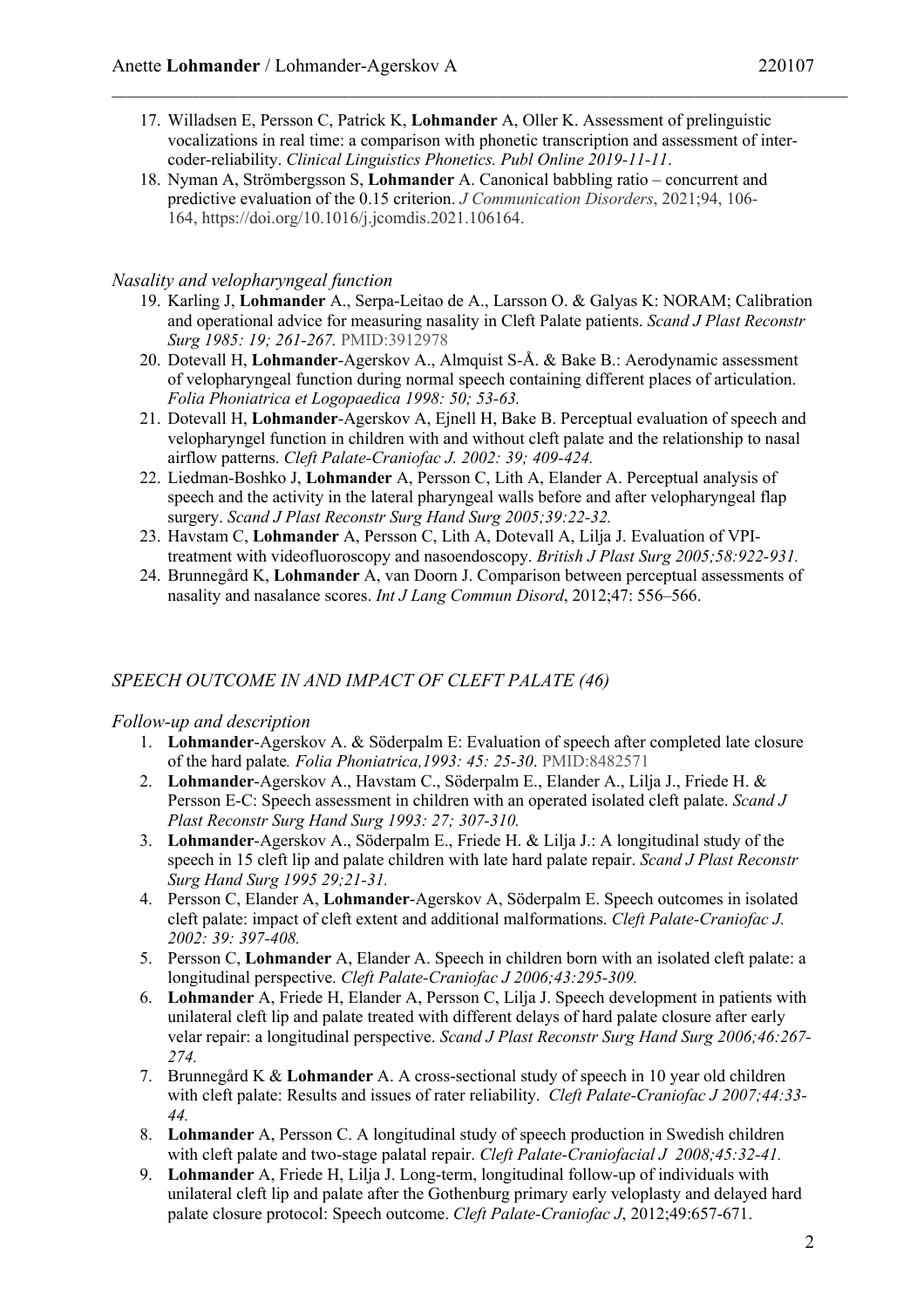- 10. Nyberg J, Peterson P, **Lohmander** A. Speech outcomes at age 5 and 10 years in unilateral cleft lip and palate after one-stage palatal repair with Minimal Incision Technique - a longitudinal perspective. *Int J Pediatric Otorhinolaryngology,* 2014;78:1662-1670.
- 11. Klintö K, Salameh E-K, **Lohmander** A. Verbal competence in narrative re-telling in 5-year olds with unilateral cleft lip and palate. *Int J Lang Comm Disord*. 2015;50:119-128.
- 12. Klintö K, Salameh E-K, **Lohmander** A. Phonology in Swedish-speaking 5-year-olds born with unilateral cleft lip and palate. *Int J Speech Language Pathology 2016;18:147-156.* DOI: 10.3109/17549507.2015.1081287
- 13. Nyberg J, Neovius E, **Lohmander** A. Speech outcomes after one-stage palatal repair with muscle reconstruction in children with isolated cleft palate – a longitudinal perspective. *J Plastic Surgery Hand Surgery*, 2018;52:20-29.
- 14. Malmenholt, A, McAllister A, **Lohmander** A. Orofacial function, articulation proficiency and intelligibility in 5-year-old children born with cleft lip and palate. *Cleft Palate-Craniofacial J.* 2019;56:321-330.

### *Surgery and orthodontics in cleft palate*

- 15. Elander A., Lilja J., Persson E-C., **Lohmander**-Agerskov A. & Söderpalm E.: Surgical treatment of cleft palate*. Scand J Plast Reconstr Surg Hand Surg 1993: 27; 291-295.* PMID:8159943
- 16. Friede H., Persson E-C., Lilja J., Elander A., **Lohmander**-Agerskov A. & Söderpalm E. Maxillary dental arch and occlusion in patients with repaired clefts of the secondary palate. Influence of push back palatal surgery*. Scand J Plast Reconstr Surg Hand Surg 1993: 27; 297-305.* PMID:8159944
- 17. Friede H, **Lohmander** A, Hagberg C, Elander A, Lilja J. Maxillary dental arch and occlusion in UCLP patients with different delays of hard palate closure after early velar repair. *Scand J Plast Reconstr Surg Hand Surg 2006;46:261-273*.
- 18. Friede H, Lilja J, **Lohmander** A. Long-term, longitudinal follow-up of individuals with UCLP after the Gothenburg primary early veloplasty and delayed hard palate closure. 1. Growth outcome. *Cleft Palate-Craniofac J,* 2012;49:649-656.
- 19. Smedberg E, Neovius E, **Lohmander** A. Impact of maxillary advancement on speech and velopharyngeal function in patients with cleft lip and palate. *Cleft Palate-Craniofac J*, 2014:51(3):334-343.
- 20. Hagberg E, Flodin S, Granqvist S, Karsten A, Neovius E, **Lohmander** A. Maxillary Advancement in Patients with Cleft Lip and Palate - Impact on consonant proficiency, environmental and own opinion. *Cleft Palate-Craniofacial J.* 2019;56:464-461.

#### *Comparison after different surgical methods*

- 21. Klintö K, Svensson H, Elander A, **Lohmander** A. Speech and phonology in Swedish-speaking 3-year-olds with unilateral complete cleft lip and palate following different methods for primary palatal surgery. *Cleft Palate-Craniofacial J*. 2014;51:274-282.
- 22. Semb G, Enemark H, Friede H, Paulin G, Lilja J, Rautio J, Andersen M, Åbyholm F, **Lohmander** A, ….WorthingtonW. Scandcleft randomised trials of primary surgery for unilateral cleft lip and palate: 1. Planning and management. *J Plast Surg Hand Surg*, 2017;51:1-12
- 23. **Lohmander** A, Persson C, Willadsen E, Lundeborg I, Alaluusua S, Aukner R, et.al. Scandcleft randomised trials of primary surgery for unilateral cleft lip and palate: 4. Speech outcomes in 5-year-olds - velopharyngeal competency and hypernasality. *J Plast Surg Hand Surg,* 2017;51:26-36.
- 24. Willadsen E, **Lohmander** A, Persson C, Lundeborg I, Alaluusua S, Aukner R, et.al. Scandcleft randomised trials of primary surgery for unilateral cleft lip and palate: 5. Speech outcomes in 5-year-olds - consonant production and errors. *J Plast Surg Hand Surg,* 2017;51:37-50.
- 25. Klintö K, **Lohmander** A. Phonology in Swedish-speaking 3-year-olds born with unilateral cleft lip and palate treated with palatal closure in one or two stages. *J Plast Surg Hand Surg*. 2017;51(2):112-117. DOI 10.1080/2000656X.2016.1194280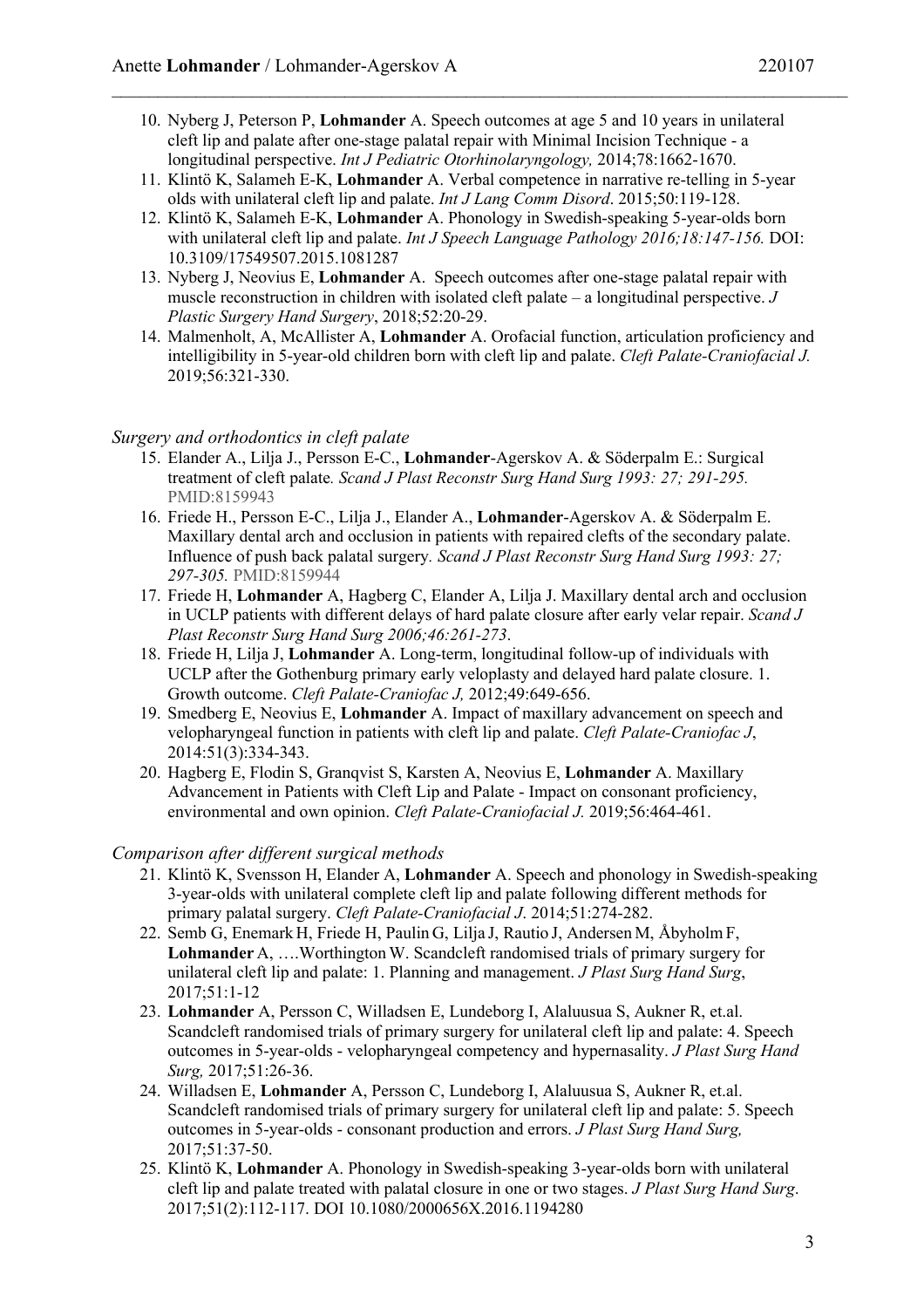- 26. Willadsen E, **Lohmander** A, Persson C, Boers M, Kisling-Møller M, Havstam C, Elander A, Andersen M. Scandcleft project Trial 1: Comparison of speech outcome in relation to timing of hard palate closure in 5-year-olds with UCLP. *Cleft Palate-Craniofac J.* 2019;56:1276- 1286.
- 27. Klintö K, Brunnegård K, Havstam C, Appelqvist M, Hagberg E, Taleman A-S, **Lohmander** A. Speech in 5-year-olds born with unilateral cleft lip and palate – a prospective Swedish intercenter study. *J Plast Surg Hand Surg.* 2019;53:309-315.
- 28. Persson C, Pedersen NH, Hayden C, Bowden M, Aukner R, Vindenes H, Åbyholm F, Whitby D, Willadsen E, **Lohmander** A. Scandcleft Project Trial 3: Comparison of speech outcome in relation to sequence in two-stage palatal repair procedures in 5-year-olds with UCLP. *Cleft Palate-Craniofac J.* 2020;57:352-363.
- 29. Hammarström IL, Nyberg J, Alaluusua S, Rautio J, Neovius E, Berggren A, Willadsen E, Persson C, **Lohmander** A. Scandcleft Project Trial 2: Comparison of speech outcome in one and two-stage palatal closure in 5-year-olds with UCLP. *Cleft Palate-Craniofac J.*  2020;57:458-469*.*
- 30. Shaw W, Semb G, **Lohmander** A, Persson C, WilladsenE, Clayton-Smith J, Trindade IK, Munro KJ, GambleC, Harman NH, Conroy EJ, Weichart D, Williamson P. Timing Of Primary Surgery for cleft palate (TOPS): Protocol for a randomised trial of palate surgery at 6 months versus 12 months of age. *British Medical Journal Open, Publ Online 2019-07-11.*
- 31. Peterson P, Nyberg J, Persson C, Mark H, **Lohmander** A. Speech outcome and self-reported communicative ability in young adults born with UCLP: comparing results after two methods for palatal repair. *Cleft Palate-Craniofac J. Accepted 21-05-27.*

### *Oronasal openings*

- 32. **Lohmander**-Agerskov A., Dotevall H., Lith A. & Söderpalm E.: Speech and velopharyngeal function in children with an open residual cleft in the hard palate and the influence of temporary covering. *Cleft Palate-Craniofac J 1996:33:324-332.*
- 33. **Lohmander**-Agerskov A., Söderpalm E., Friede H. & Lilja J.: Delayed hard palate repair: a comparison of speech in children with open and functionally closed residual clefts*. Scand J Plast Reconstr Surg Hand Surg 1996:30;121-127.*
- 34. **Lohmander**-Agerskov A., Friede H., Söderpalm E. & Lilja J.: Residual clefts in the hard palate: correlation between cleft size and speech. *Cleft Palate-Craniofac J 1997:34; 1-8.*
- 35. **Lohmander** A, Persson C, Owman-Moll P. Unoperated clefts in the hard palate speech deficits at age 5 and 7 years and the relationship to cleft size. *Scand J Plast Reconstr Surg Hand Surg 2002;36:332-339*

#### *Own and Environmental opinion*

- 36. Havstam C, **Lohmander** A, Dahlgren Sandberg A, Elander A. Speech and satisfaction with treatment in young adults with unilateral or bilateral complete clefts: answers to a patient questionnaire compared to speech assessments. *Scand J Plastic Reconstructive Surgery Hand Surgery, 2008;42:182-189.*
- 37. Havstam C, Dahlgren Sandberg A, **Lohmander** A. Communication attitude and speech in 10 year-old children with cleft (lip and) palate: An ICF perspective. *International J Speech Language Pathology* 2011;13:156-164.
- 38. Havstam C, Laakso K, **Lohmander** A, Ringsberg K. Taking charge of communication: Adults' descriptions of growing up with a cleft-related speech impairment. *Cleft Palate-Craniofacial J*, 2011;48:717-726.
- 39. Billaud Feragen K, Semb G, Heliövaara A, **Lohmander** A, Johannessen EC, Boysen BM, et al.. Scandcleft randomised trials of primary surgery for unilateral cleft lip and palate: 10. Parental perceptions of appearance and treatment outcomes in their 5-year-old child. *J Plast Surg Hand Surg*, 2017;51:80-86.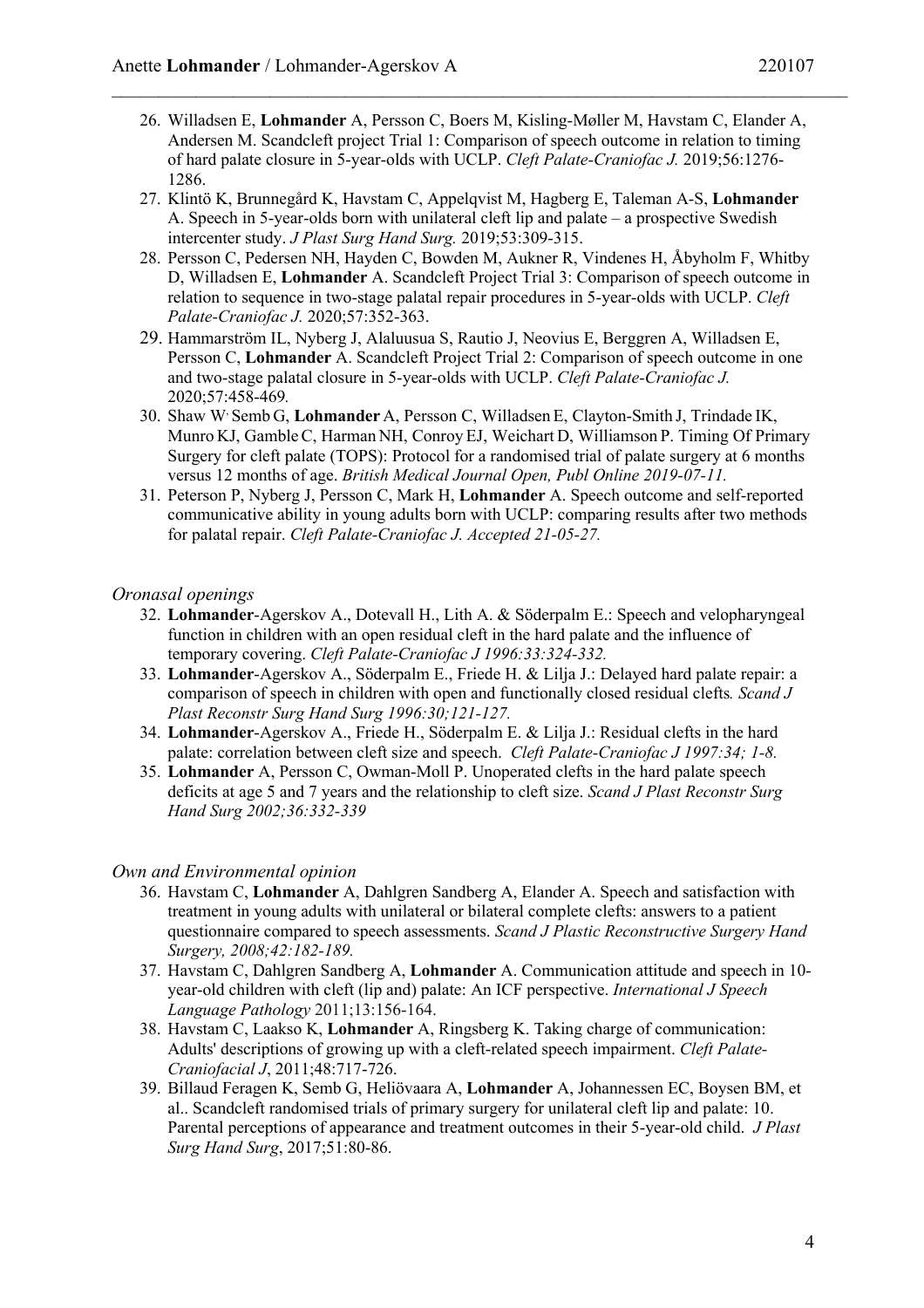#### *Hearing*

- 40. Flynn T, Möller C, Jönsson R, **Lohmander** A. The high prevalence of otitis media with effusion in children with cleft lip and palate as compared to children without clefts. *Int J of Pediatric Otorhinolaryngology. 2009;73:1441-1446.*
- 41. Flynn T, Möller C, **Lohmander** A, Magnusson L. Hearing and otitis media with effusion in young adults with cleft lip and palate. *Acta Otolaryngol*. 2012 Sep;132(9):959-66.
- 42. Flynn T, **Lohmander** A, Möller C, Magnusson L. A longitudinal study of hearing and middle ear status in adolescents with cleft lip and palate. *Laryngoscope*, 2013;123:1374-1380.
- 43. Flynn T, Persson C, Moller C, **Lohmander** A, Magnusson L. A longitudinal study of hearing and middle ear status of individuals with cleft palate with and without additional malformations/syndromes. *Cleft Palate-Craniofac J,* 2014*:*51;94-101.
- 44. Flynn T, **Lohmander** A. A longitudinal study of hearing and middle ear status in individuals with UCLP. *Otology & Neurotology*, 2014;35:989-996.
- 45. Sundman H, Flynn T, Tengroth B, **Lohmander** A. ABR thresholds in infants born with CLP and OME and infants with OME. *Int J Pediatr Otorhinolar* 2016;81:21-25.
- 46. Tengroth B, **Lohmander** A, Hederstierna C. Hearing thresholds in young children with otitis media with effusion with and without cleft palate. *Cleft Palate-Craniofac J*. *Publ Online 2019*. DOI: 10.1177/1055665619889744

#### *SPEECH-LANGUAGE DEVELOPMENT IN CLEFT PALATE & OTHER ADVERSE CONDITIONS (21)*

#### *Infancy and Toddlers*

- 1. **Lohmander**-Agerskov A., Söderpalm E., Friede H., Persson E-C. & Lilja J.: Pre-speech in children with cleft lip and palate or cleft palate only: a phonetic analysis related to morphologic and functional factors. *Cleft Palate-Craniofac J 1994: 31;4: 271-279.* PMID:7918522
- 2. **Lohmander**-Agerskov A., Söderpalm E., Friede H. & Lilja J.: A comparison of babbling and speech at pre-speech level, 3, and 5 years of age in children with cleft lip and palate treated with delayed hard palate closure. *Folia Phoniatrica et Logopaedica 1998: 50; 243-250.*
- 3. **Lohmander** A, Lillvik M, Friede H. The Impact of Early Infant Jaw-Orthopaedics on Early Speech Production in Toddlers with Unilateral Cleft Lip and Palate. *Clinical Linguistics and Phonetics 2004;18:259-285.*
- 4. **Lohmander** A, Olsson M, Flynn T. Early Consonant Production in Swedish Infants with and without Unilateral Cleft Lip and Palate and Two-stage Palatal Repair. *Cleft Palate-Craniofac J,* 2011;48:271-285.
- 5. Klintö K, Salameh E-K, Olsson M, Flynn T, Svensson H, **Lohmander** A. Phonology in Swedish-speaking 3-year-olds born with cleft lip and palate and the relationship with consonant production at 18 months. *Int J Language Communication Disorders.* 2014;49:240- 254.
- 6. Nyman A, **Lohmander** A. Babbling in children with neurodevelopmental disability and a simplified way of measuring canonical babbling ratio. *Clincal Linguistics Phonetics*, 2018;32:114-127. doi: 10.1080/02699206.2017.1320588.
- 7. Raud Westberg L, Höglund Santamarta L, Karlsson J, Nyberg J, Neovius E, **Lohmander** A. Speech development in young children with unilateral cleft lip and palate treated with one- or two-stage palatal repair and the possible impact of early intervention. *Logopedics Phoniatrics Vocology*, 2019 44;2 58-66. DOI 10.1080/14015439.2017.1390606
- 8. Lieberman M, **Lohmander** A, Gustavsson L. Parents' contingent responses in communication with 10-month-old infants with typical or late babbling. *Clinical Linguistics & Phonetics.* 2019:33;1050-1062.
- 9. Löfkvist U, Bäckström K, Dahlby M, Gunnarsson S, Persson M, **Lohmander** A. Babbling in toddlers with hearing impairment who use hearing aids or cochlear implants – preliminary findings. *Logopedics, Phoniatrics, Vocology*. *Publ Online 2019.*
- 10. **Lohmander** A, Raud Westberg L, Olsson S, Tengroth B, Flynn T. Canonical babbling and early consonant development related to hearing in children with otitis media with effusion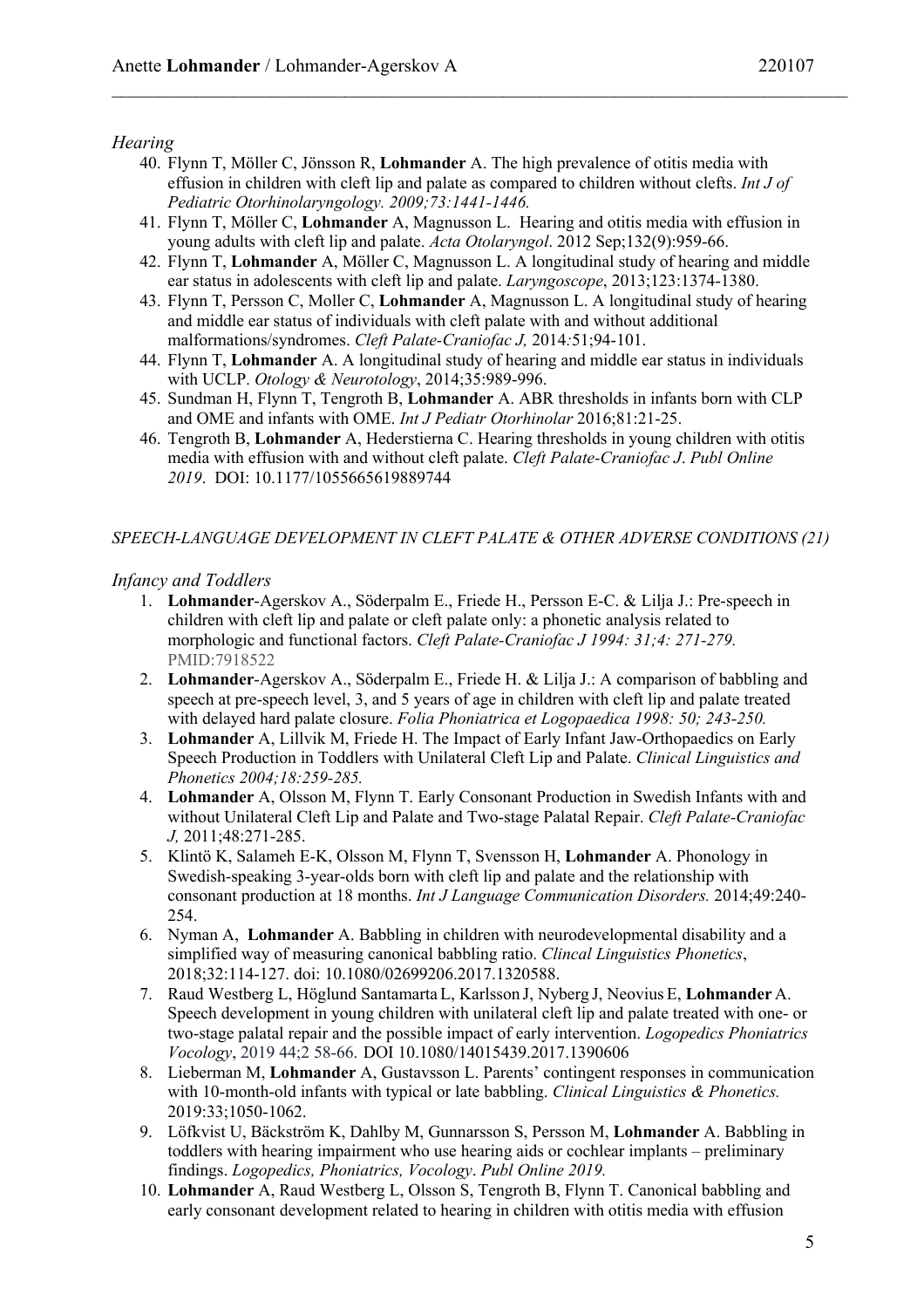with or without cleft palate. *Cleft Palate-Craniofac J*. 2021;58:894-905. doi: 10.1177/1055665620966198

- 11. Persson A, Flynn T, Miniscalco C, **Lohmander** A. Impact of auditory variables on consonant production in babbling and early speech in children with moderate hearing loss – a longitudinal study. *Clin Ling Phon. Publ Online 2021-07-29.*
- 12. Persson A, Marklund U, **Lohmander** A, Flynn T. Vocabulary development in children with moderate hearing loss – the impact of auditory variables and early consonant production. *Clin Ling Phon. Publ Online 2021-07-07.*

### *Pre-school-School-age Children*

- 13. Persson C, **Lohmander** A, Jönsson R, Oskarsdottir S, Söderpalm E. A prospective crosssectional study of speech in patients with the 22q11 deletion syndrome. *J of Communication Disorders 2003;1:13-47.*
- 14. Miniscalco C, Westerlund M, **Lohmander** A. Language skills at age 6 years in Swedish children screened for language delay at 2½ years of age. *Acta Paediatrica* 2005;94:1798- 1806.
- 15. Sjögreen L, Engvall M, Ekström A-B, **Lohmander** A, Kiliaridis S, Tulinius M. Orofacial dysfunction in children and adolescents with myotonic dystrophy. *Dev Med Child Neur 2007;49:18-22.*
- 16. Sjögreen L, Engvall M, Kiliaridis S, Tulinius M, **Lohmander** A. Development of orofacial dysfunctions in young individuals with myotonic dystrophy - a retrospective study. *J of Medical Speech-Language Pathology 2008;16:33-41.*
- 17. Nordberg A, Miniscalco C, **Lohmander** A, Himmelmann K. Speech problems affect more than one in two children with cerebral palsy: Swedish population-based study. *Acta Paediatrica*, 2013;102:161-166.
- 18. Nordberg A, Miniscalco C, **Lohmander** A. Consonant production and overall speech characteristics in school-aged children with cerebral palsy and speech disorder. *Int J Speech Language Pathology* 2014 Aug;16(4):386-95.
- 19. Movérare T, **Lohmander** A, Hultcrantz M, Sjögreen L. Peripheral facial palsy: speech, communication and oral motor function. *European Annals of Otorhinolaryngology, Head and Neck Diseases,* 2017;134:27-31. DOI 10.1016/j.anorl.2015.12.002
- 20. Nyman A, Strömbergsson S, Lindström K, **Lohmander** A, Miniscalco C. Speech and language development in 5-year old children with neurodevelopmental disabilities: the longitudinal relationship between babbling and language ability. *Developmental Neurorehab*. *Publ Online 2021-April 13.* doi: 10.1080/17518423.2021.1899327
- 21. Malmenholt A, McAllister A, **Lohmander** A, Östberg P. Speech feature profiles in 5-yearolds with speech sound disorder related to suspected childhood apraxia of speech or cleft palate. *Int J Speech Lang Path*. *Accepted Aug 2021.*

# *SPEECH INTERVENTION (8)*

- 1. **Lohmander**-Agerskov A., Söderpalm E., Friede H. & Lilja J: Cleft lip and palate patients prior to delayed closure of the hard palate: evaluation of maxillary morphology and the effect of early stimulation on pre-school speech. *Scand J Plast Reconstr Surg Hand Surg 1990: 24; 141-148.* PMID:2237312
- 2. Sjögreen L, Tulinius M, Kiliaridis S **Lohmander** A. The effect of lip strengthening exercises in children and adolescents with myotonic dystrophy type 1. *International Journal of Pediatric Otorhinolaryngology* 2010;74:1126–1134.
- 3. Kjellmer, L, Raud Westberg, L, **Lohmander**, A, Effects of an Intervention Program for Nasal Production of Fricatives. *International J Speech Language Pathology*, *Published Online 2021 March 29.* doi: 10.1080/17549507.2021.1891285.
- 4. Sand A, Hagberg E, **Lohmander** A. On the benefits of speech-language therapy for individuals born with cleft palate: a systematic review and meta-analysis of individual participant data. *J Speech Lang Hear Res. Publ Online 2022-01-06.*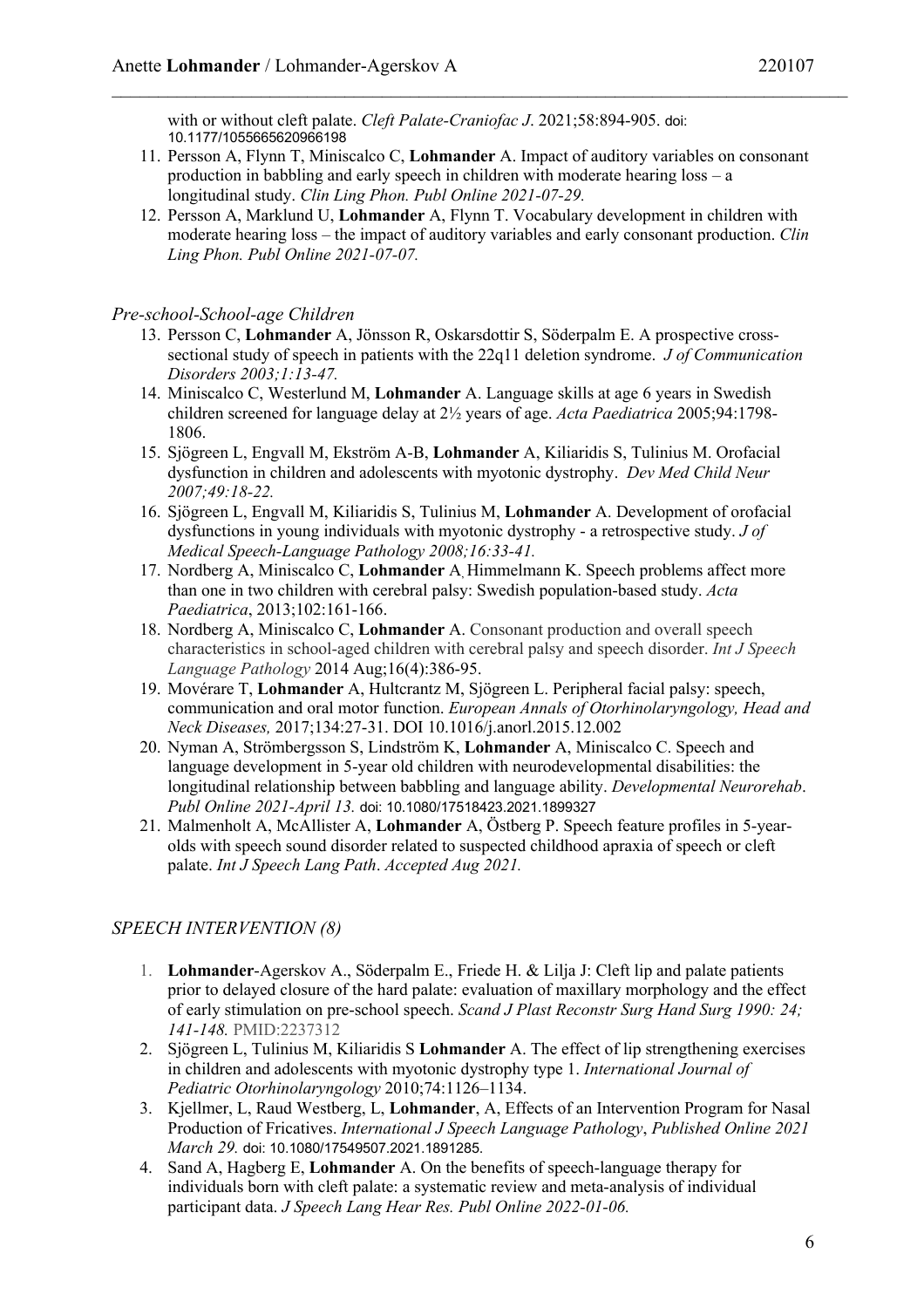# *Visual feedback using EPG*

- 5. Nordberg A, Berg E, Carlsson G, **Lohmander** A. Electropalatography (EPG) in Treatment of Speech Disorders in Children with Cerebral Palsy. *Speech & Language Therapy in Practice, Winter 2008:22-26.*
- 6. **Lohmander** A, Henriksson C, Havstam C. Electropalatography in home training of retracted articulation in a Swedish child with cleft palate: Effect on articulation pattern and speech. *Int J Speech and Language Pathology,* 2010;12:483–496.
- 7. Nordberg A, Carlsson G, **Lohmander** A*.* Electropalatography (EPG) in description and treatment of speech disorders in five children with Cerebral Palsy. *Clinical Linguistics and Phonetics*, 2011;25:831-852.
- 8. Öller Darelid M, Hartelius L, **Lohmander** A. Generalized EPG treatment effect in a cochlear implant user maintained after two years. *Int J Speech Language Pathology 2016;18:65-76.* DOI: 10.3109/17549507.2015.1048827

# *OTHER (2)*

- 1. Lundqvist S., **Lohmander**-Agerskov A. & Haraldson T. Speech before and after treatment with bridges on osseointegrated implants in the edentulous upper jaw*. Clin Oral Impl 1992;3:57-62.*
- 2. Malmenholt A, **Lohmander** A, McAllister A. Childhood Apraxia of Speech: a survey of knowledge and experience in Swedish speech-language pathologists. *Logopedics Phoniatrics Vocology*, 2017;42:84-92.

# *PED (2)*

- 1. Strömbergsson S, Holm, K, **Lohmander A,** Östberg P. Towards an integrated curriculum in a speech and language pathology education programme: A project-based analysis. *Folia Phoniatrica et Logopaed.* 2020;72:52-63. doi: 10.1159/000497609
- *2.* **Lohmander** A, Klintö K, Schalling E, Szabo Portela A, Johansson K, McAllister A. Students take charge of learning - using e-learning in perceptual assessment of speech. *Scand J Edu Res*. 2021;*65(3):468-480.*

# **Other research publications** (Total number: 23)

- 1. **Lohmander** A. & Söderpalm E.: Logopediska aspekter på tidig och sen slutning av hårda gommen hos barn med LKG-defekt. (In Swedish) *Scand J of Logopedics & Phoniatrics 1986: 11;1, 5-13.*
- 2. **Lohmander**-Agerskov A., Söderpalm E., Friede H. & Lilja J.: Preschool speech and maxillary morphology prior to delayed closure of the hard palate in patients with cleft lip and palate. *Proceedings*, XXI st World Congress of Logopedics and Phoniatrics, Prag, 1989.
- 3. **Lohmander**-Agerskov A. Joller hos LKG-barn en delrapport. *Logopednytt nr 8, 14-16, 1990*.
- 4. **Lohmander**-Agerskov A: Jollerartikulation hos barn med läpp-käk-gomspalt som behandlas med sen slutning av hårda gommen. *Proceedings* Symposium Normal och störd talutveckling i tidig ålder. Göteborg, 72-81, 1991.
- 5. Dotevall H., **Lohmander**-Agerskov A., Almquist S-Å. & Bake B.: Velopharyngeal function during speech assessed with a modified pressure-flow technique. *Proceedings*, XXII nd World Congress on Logopedics & Phoniatrics, Hannover, 68-72, 1992.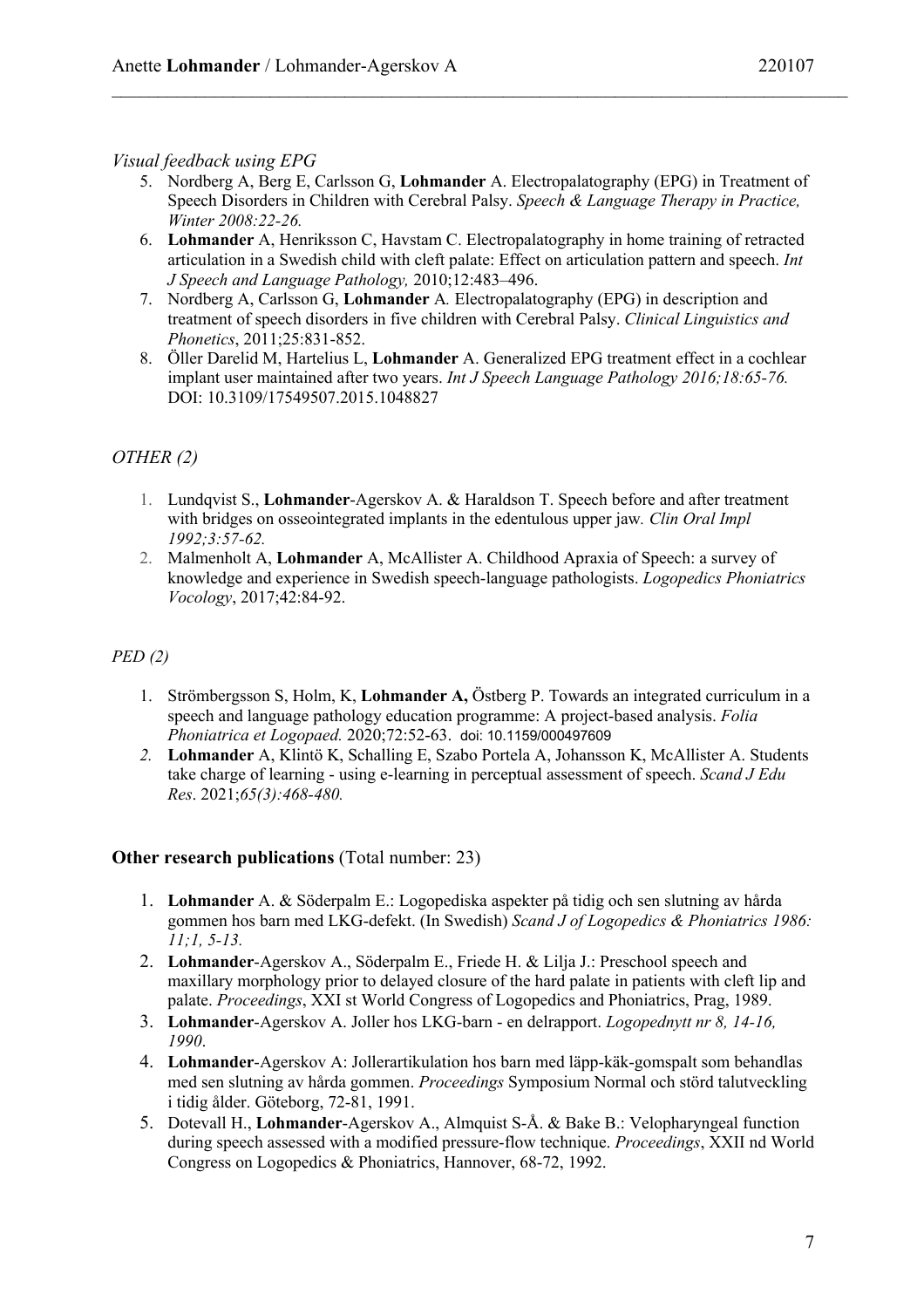- 6. Söderpalm E. & **Lohmander**-Agerskov A. Speech development in children with delayed closure of the hard palate - an overview of research projects on children with cleft lip and palate in Göteborg, Sweden. [In Swedish], *Scand J Log Phon 1992: 17; 73-76.*
- 7. Almquist S-Å, **Lohmander**-Agerskov A., Svensson P., Söderpalm E.: Bio-feedback vid röstoch talbehandling med videofiberskopi. *Proceedings*, Nordisk logopedi og foniatri. Status udvikling 1994: 125-127.
- 8. Lilja J., Elander A., Friede H. & **Lohmander**-Agerskov A.: Delayed closure of the hard palate - effects on speech? *Rostock Medizin Beitr 1997:6; 173-179*.
- 9. **Lohmander**-Agerskov A., Lilja J., Friede H.: Speech in cleft lip and palate children treated with delayed hard palate closure following the Göteborg regimen. *Transactions* 8th International Congress on Cleft Palate and Related Craniofacial Anomalies, Singapore, 271- 273, 1997.
- 10. Lilja J, Friede H & **Lohmander**-Agerskov A. Behandling av patienter med läpp-käkgomspalter i Göteborg - resultat under behandlingsperioden 1975-1995, samt införande av ny behandlingsrutin. [In Swedish], *Läkartidningen 1998: 95; 1250-1256.*
- 11. Söderpalm E. & **Lohmander**-Agerskov A.: The timing of surgery for cleft palate. Does it really make a difference for speech development? J *Clin Speech & Lang Studies 1998*.
- 12. Lilja J, Elander A, **Lohmander** A, Persson C: Isolated Cleft Palate and the Submucous Cleft Palate. In *Oral and Maxillofacial Clinics of North America, 2000: 12: 455-467.*
- 13. **Lohmander** A: Articulation skills in pre-school children with UCLP a longitudinal perspective. *Proceedings* 7th European Craniofacial Congress, Bologna, Italy, 217-220, 2004.
- 14. Ahlberg A, Backman J, Hansson J, Olsson M, **Lohmander** A. Acoustic analysis of phonetically transcribed initial sounds in babbling sequences from infants with and without cleft palate. Lund University, Centre for Languages & Literature, Dept. of Linguistics & Phonetics. *Working Papers* 52 (2006), 1–4.
- 15. **Lohmander** A. Comment on Universal parameters for reporting speech outcomes in individuals with cleft palate. Cleft Palate Craniofac J. 2008;45:452-453.
- 16. Nordberg A, Berg E, Carlsson G, **Lohmander** A. Electropalatography (EPG) in Treatment of Speech Disorders in Children with Cerebral Palsy. *Speech & Language Therapy in Practice, Winter 2008:22-26.*
- 17. **Lohmander** A. Joller inte bara nonsens. *Barnläkaren* 2012;3:8-9.
- 18. Friede H, Lilja J, **Lohmander** A. Letter to the Editor. *Cleft Palate-Craniofacial J*  2012;49:512–513.
- 19. Raud-Westberg L, **Lohmander** A. Tidiga logopedinsatser till barn med läpp-käk-gomspalt. *Logopednytt* 2012;1:18-22.
- 20. Halvarsson C, Bergström T, Johansson H, Bergöö Björnström M, **Lohmander** A. Kartläggning av behandling med papillaplatta: En klinisk utvärdering. *Logopednytt 2014;3:16-21.*
- 21. **Lohmander** A. Talstörning vid gomspalt samt dysfagi hos barn. *Barnläkaren 2015:15-16.*
- 22. Miniscalco *C,* **Lohmander** A. Tidig upptäckt av tal-, språk- och kommunikationssvårigheter möjliggör tidig intervention *Barnläkaren 2015:16-17.*
- 23. **Lohmander** A. Comment on Problems with reliability of speech variables for use in quality registries for cleft lip and palate – experienced from the Swedish cleft lip and palate registry, *Cleft Palate Craniofacial J*. 2019;56:845.

## **Review articles & Book chapters** (Total Number: 14)

- 1. **Lohmander**-Agerskov A. (1990) Talproblem hos barn med läpp-käk-gomspalt. I På logopedifronten mycket nytt. [In Swedish], Hartelius & Svensson (Eds). Malmö: Culex förlag.
- 2. Söderpalm E. & **Lohmander**-Agerskov A. Speech development in children with delayed closure of the hard palate - an overview of research projects on children with cleft lip and palate in Göteborg, Sweden. [In Swedish], *Scand J Log Phon 1992: 17; 73-76.*
- *3.* Lilja J, Friede H & **Lohmander**-Agerskov A. Behandling av patienter med läpp-käkgomspalter i Göteborg - resultat under behandlingsperioden 1975-1995, samt införande av ny behandlingsrutin. [In Swedish], *Läkartidningen 1998: 95; 1250-1256.*